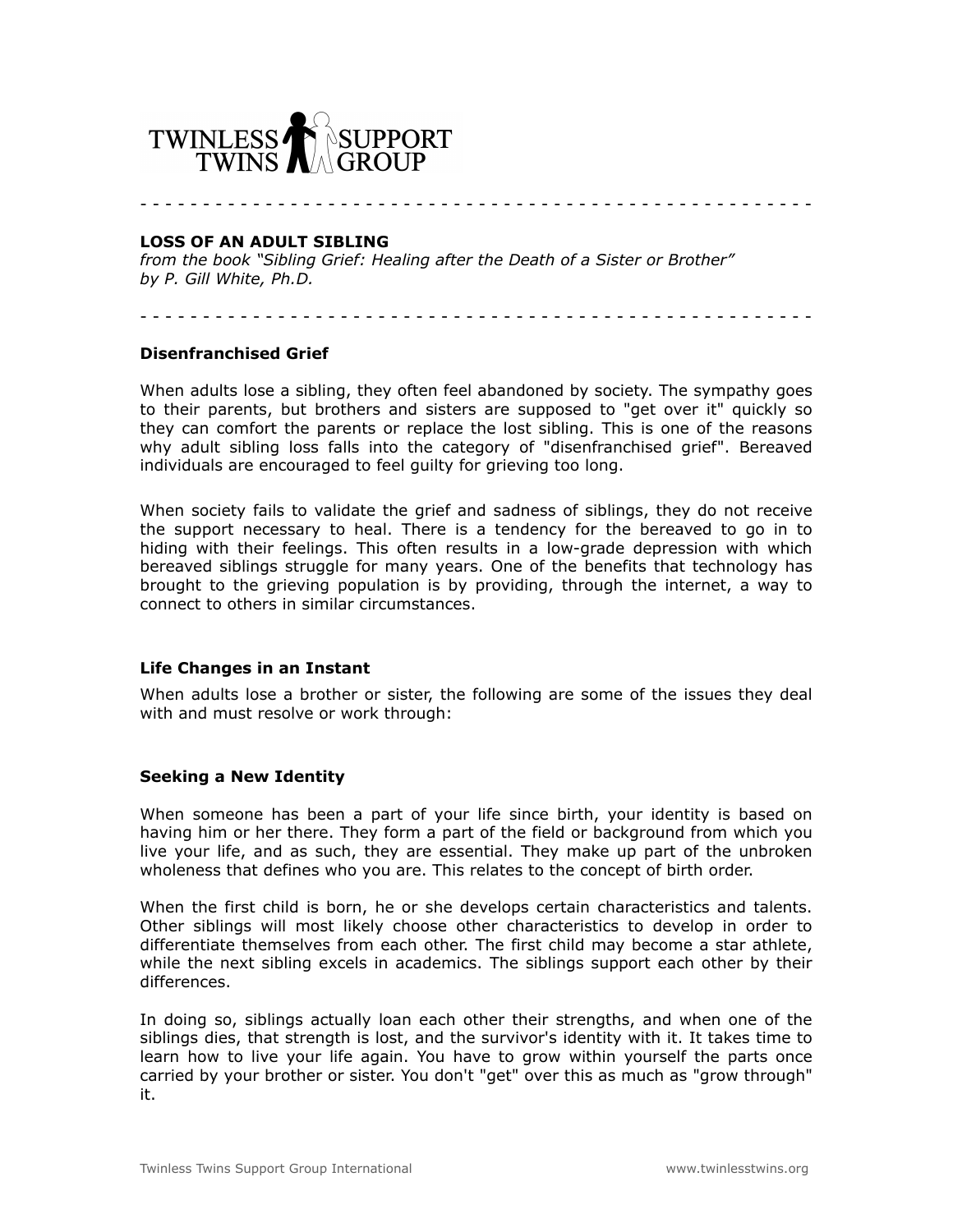## **The Loss of a Future With Your Sibling**

Not only have you lost the actual person and your relationship with them, but you have lost the part they would have played in your future. You go on to marry, have children, buy a house, succeed or fail, and each event underlines the terrible reality that your brother or sister is not there. Forever after, all events, no matter how wonderful, have a bittersweet flavor.

Anniversary reactions plague the surviving sibling on birthdays or holidays and other special occasions. Bereaved siblings need not be too hasty in making life changes at these times. They may unwittingly be "acting out" the loss unless they are conscious of the date. If you haven't already done so, read the page on [anniversary reactions.](http://www.counselingstlouis.net/page5.html)

# **Compulsive Caregiving**

What prevents many bereaved siblings from an uncomplicated grief process is their desire to protect someone--perhaps their parents, spouse, or their own children. The focus on being there for someone else helps them put their own grief process on hold. One of the most commonly noted responses to sibling loss is that surviving siblings learn not to fear the grief of others. They have been there--they know what it is like so they can listen to others who are grieving.

This can be carried too far. When bereaved siblings project their own hurt feelings on to others, and then take care of those others, it becomes counter-productive. Compulsive caregivers live on the periphery of their existence, focusing so much energy outside themselves that they become empty, over-stressed, and ultimately clinically depressed. Often, they appear "brittle," speaking in short, quick sentences, while they deny the underlying pain. The un-felt feelings then become a heavy burden that prevents the sufferer from becoming his or her best self.

To help resolve this compulsive caregiving, you need to confront your own sadness and pain, own it, and feel it deeply. John Gray says, "What you feel, you can heal," and this is the only route to growing through grief. You may need to talk about every miniscule detail of the death, and express the associated feelings over and over until you wear out the pain.

# **Dealing with trauma**

A related issue that is particularly troubling in certain kinds of death is that of trauma. Our minds can only process so much information at one time. When the event is of a magnitude to create excess stimulus, it is traumatic. When a brother or sister dies suddenly from an accident, suicide, or homicide, this is definitely too much for us to take in at once. Trauma may also be a factor for those bereaved siblings who helped to nurse their sibling through a disfiguring disease, or witnessed their suffering.

Recovery from trauma involves working through the pain, and articulating thoughts and feelings about the loss to a trusted person. While this long process is going on, you can gain strength by working to increase your self-esteem. Each step that you take towards becoming your "best self" will create a corresponding rise in self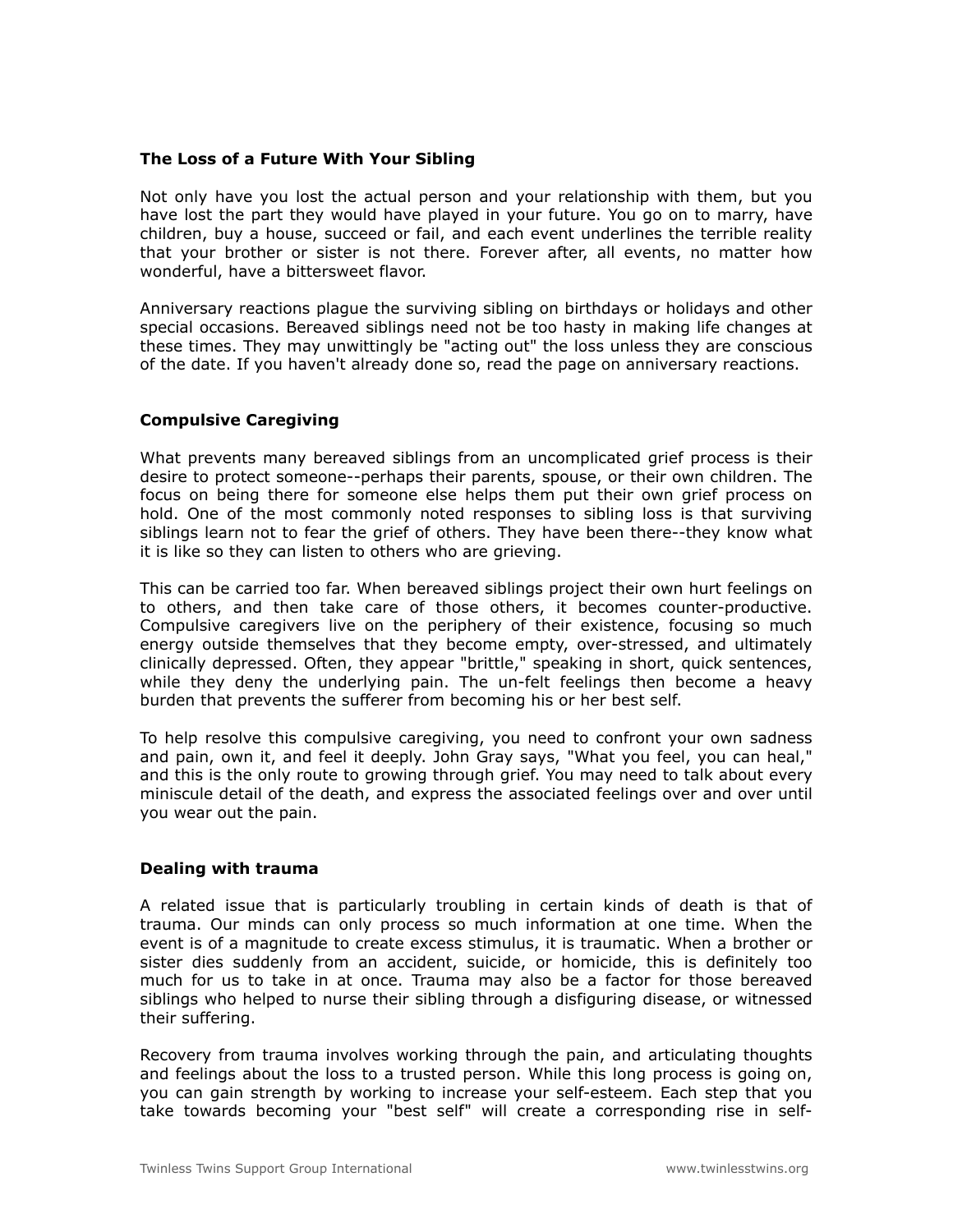esteem. You will then be strong enough to handle another 'piece' of your grief. Traumatic grief must be dealt with bit by bit, not all at once.

## **A note about dealing with the people around you when you are grieving**

Anger is a unique emotion. You can be sad or happy for no particular reason, but if you are angry, you need a target. If you use, as a target for your anger, the people who try to be helpful, you may end up driving everyone away. Let's face it; life can be pretty difficult to deal with sometimes. And one of those difficulties for most of us is knowing what to say when others are grieving. Sometimes we goof up and say the wrong thing. Please do not take it personally. Remember that after a major loss, we may see things in black and white for a while. But eventually, we remember that people can say dumb things and still have a good heart.

## **The Aftermath of Loss: Guilt**

Guilt is a feeling that builds with time. It appears that you feel responsible for violating some unwritten rule of society, or failing to meet your own standards of behavior. That is the surface--underneath this lies the fact that we, as humans, do not like to feel powerless or helpless. We could not prevent our sibling's death--we were utterly powerless. So we pretend to ourselves that if we had been there, or if we had taken some particular action, things would have been different. Then we blame ourselves for having failed the deceased sibling.

As time passes, we examine our memories of the relationship with the deceased sibling. We find that we have failed before, not been as kind or generous as we "should" have; we have not lived up to our own code of behavior. So we end up feeling even more guilty. That guilt might be:

- Survival quilt
- Guilt related to the actual death
- Guilt related to our own code of conduct

# **Survival Guilt**

In clinical work, I see this as more of a factor in depression than other forms of guilt. When you think about it, survival guilt is related to our basic belief that life is fair. As kids we said, "Johnnie got an ice cream cone--I want one too!" It seems only fair. When one sibling dies, however, we are confronted by the flip side of this concept. "Johnnie died, so I should die too!" Why didn't you? You search your memory and find many examples of how much better he was than you were.

Sometimes bereaved siblings punish themselves simply for living when their brother or sister is dead. It almost feels like a betrayal of the sibling, if we go on living. Many bereaved siblings don't know about survival guilt, and don't believe they feel it. And yet, they wonder why they seem to attract difficult, painful situations into their lives. This kind of guilt can be explained with simple math. You have 100 pounds of guilt on one side of the scale and you need to get 100 pounds of punishment on the other side to balance the scale. Only when you have done so can you forgive yourself, and enter fully into living. Survival guilt needs to be brought to consciousness in order to prevent it from eroding away your life.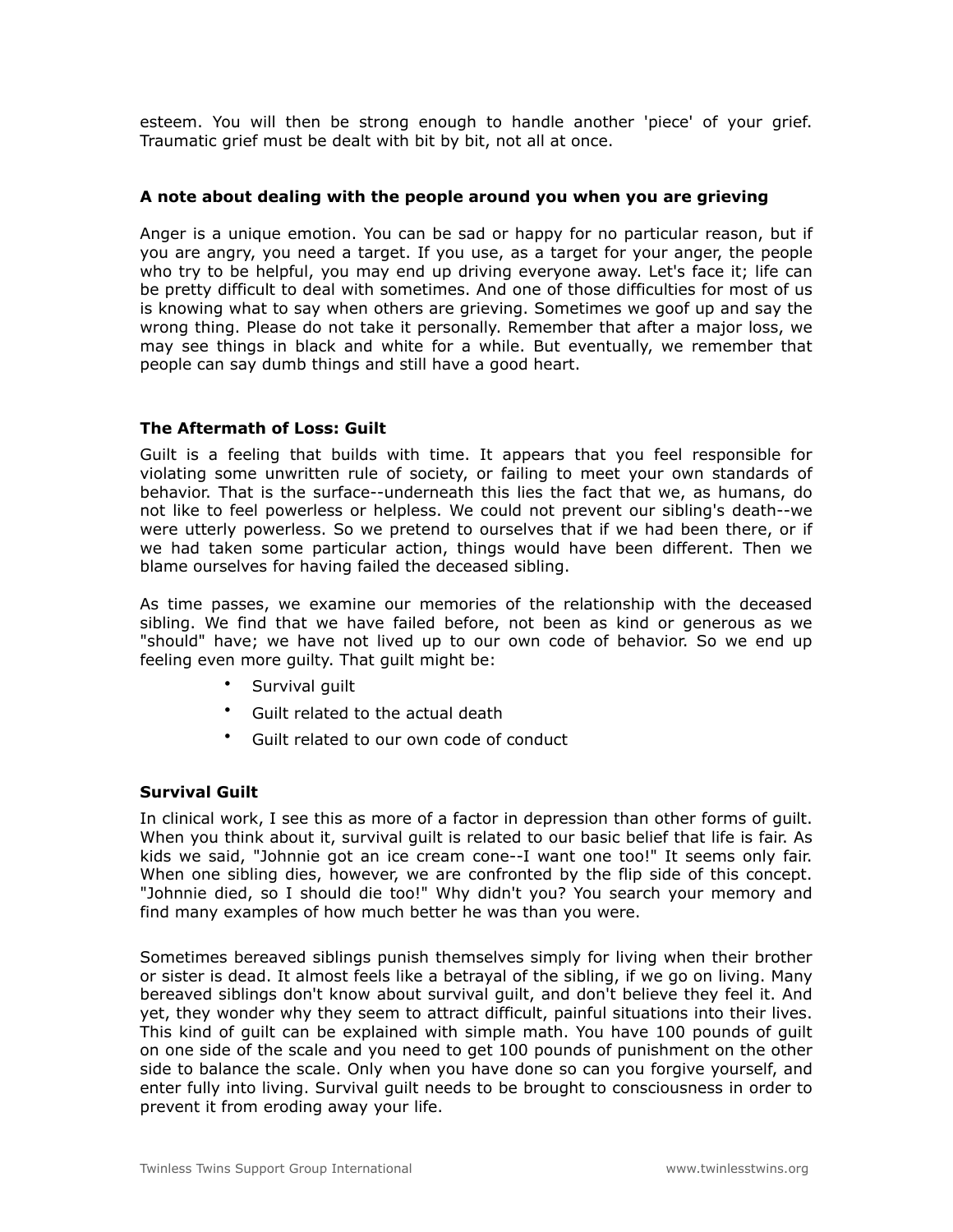## **Guilt about the death**

This kind of guilt stems from the dislike of feeling helpless. Perhaps there was something you could have done to prevent the sibling's death. You should have called him on the phone so that he wouldn't have been in his car and been hit at that exact time. You shouldn't have recommended the restaurant that he was headed towards when he was shot. You should have reminded her to get a yearly checkup. It goes on and on.

Once you accept that you were, in fact, absolutely helpless, you will feel the pain of the loss at a deeper level. Religious beliefs can assist you when you feel helpless. Bereaved individuals with faith can lean back into the arms of a higher power when they feel helpless. Even if you are not a religious person, you can work towards acceptance of your weaknesses and limitations.

#### **Violating your own code**

Sibling relationships are ambivalent by nature. This means that we both love (sometimes) and (sometimes) hate our siblings. Having lived with them for many years, we have fought a lot. Thus there are many reasons to berate ourselves when they die.

Increasing self-acceptance can help us live through this kind of guilt. Perhaps we are not the perfect person we thought--perhaps we were too jealous, or too competitive, or downright mean to our sibling when he or she was living. So we are flawed, like everyone else. Welcome to the human race. Working on your self-acceptance will support you in the grief process.

I hope that, as you read this, you are not thinking that I am trying to talk you out of your guilt. Not at all. In order to get that 100 pounds of punishment, you have to feel the guilt, not avoid it. Experienced grievers suggest a number of ways to help with guilt.

These include:

- Exercise and feel your guilt while exercising. If you don't usually exercise, take a guilt walk.
- Share every part of your guilt with a trusted friend (someone who has lost a sibling) or therapist.
- Do a good deed for someone or donate money and NEVER TELL ANYONE-- Keep it secret.
- Turn your pain into art by writing about it, painting it, or building something you dedicate to the deceased sibling.
- Forgive others and ask forgiveness from God for yourself.
- Consciously atone for whatever sin you feel you have committed by doing some related volunteer work.

The key to working through guilt is to make it conscious.